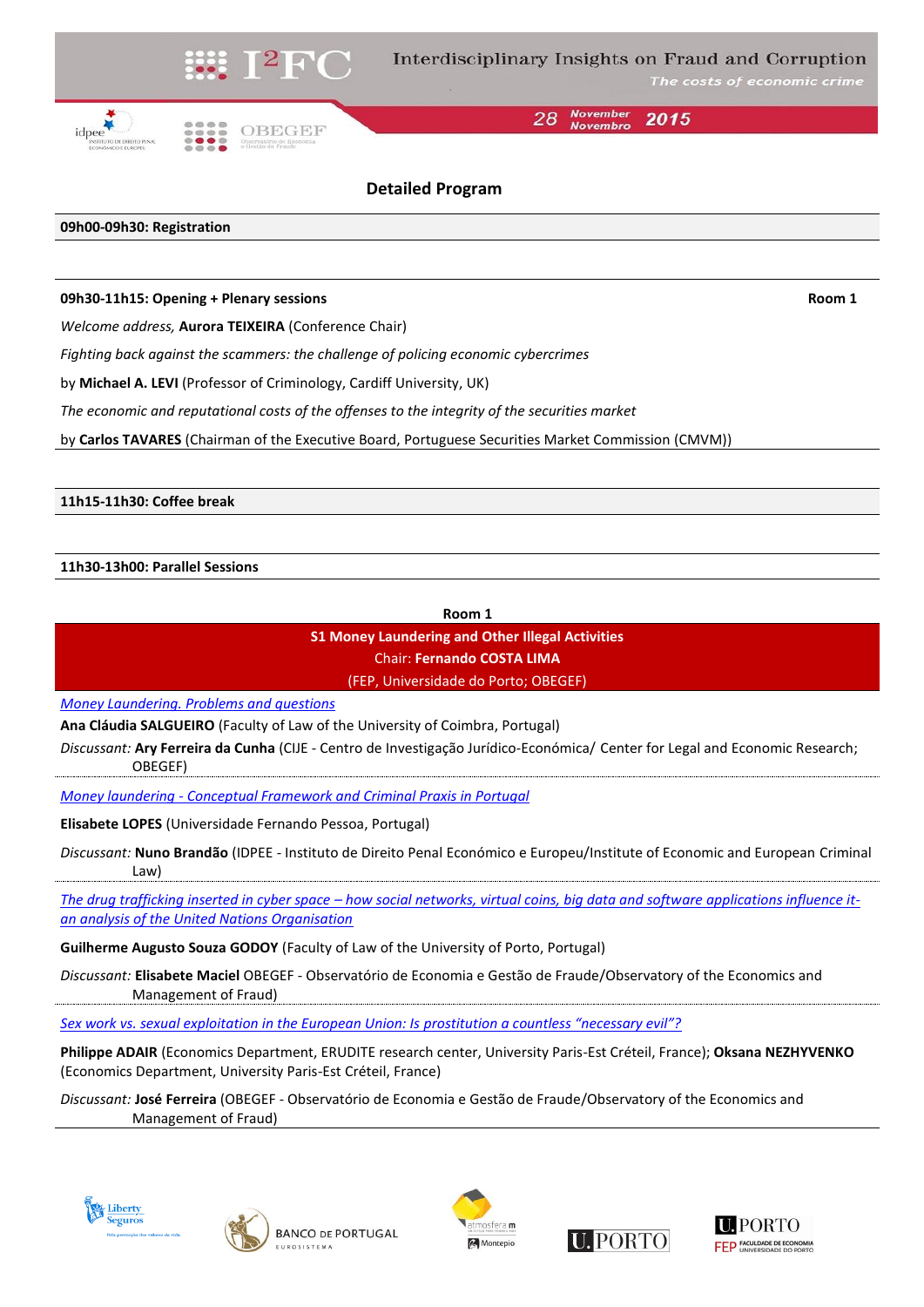

The costs of economic crime





**November** 28 2015

### **Room 2**

**S2 Organisational Fraud**

Chair: **Susana AIRES DE SOUSA**

(IDPEE - Instituto de Direito Penal Económico e Europeu/Institute of Economic and European Criminal Law)

*[The effects of insolvency upon the criminal scenario -](I2FC2015_Moreira.pdf) Fact or Fiction?*

**Sara Leitão MOREIRA** (Faculty of Law, University of Coimbra, Portugal)

*Discussant:* **Mariana Costa** (FEP, Universidade do Porto; OBEGEF)

*[Typology of fraudulent practices in the public sector in Geneva and paths to limit their occurrence](I2FC2015_Zuin.pdf)*

**Stanislas ZUIN** (Magistrate, Geneva Court of Auditors, Switzerland)

*Discussant*: **Sónia Fidalgo** (IDPEE - Instituto de Direito Penal Económico e Europeu/Institute of Economic and European Criminal Law)

*[Forensic accounting: a fiscal perspective](I2FC2015_Gonçalves%20and%20Gois.pdf)*

**Licínia GONÇALVES** and **Cristina GÓIS** (Coimbra Business School ISCAC, Portugal)

*Discussant:* **Manuel Nogueira** (OBEGEF - Observatório de Economia e Gestão de Fraude/Observatory of the Economics and Management of Fraud)

### **13h00-14h00: Lunch**

### **14h00-15h30: Parallel Sessions**

# **S3 Corporate Fraud [Room 1]** Chair: **Nuno BRANDÃO**

(IDPEE - Instituto de Direito Penal Económico e Europeu/Institute of Economic and European Criminal Law)

*[Cost of the MTIC VAT fraud for European Union members](I2FC2015_Frunza.pdf)*

**Marius Cristian FRUNZA** (Schwarzthal Kapital and LABEX ReFi)

*Discussant*: **José António Moreira** (FEP, Universidade do Porto; OBEGEF)

*[Red flags and publicly available information: an effective combination for reducing the costs of fraud](I2FC2015_Augsburger_Bucheli.pdf)*

**Isabelle AUGSBURGER-BUCHELI** (Institut de Lutte Contre la Criminalité Économique (ILCE); University of Applied sciences and Arts Western Switzerland)

*Discussant:* **António Maia** (OBEGEF - Observatório de Economia e Gestão de Fraude/Observatory of the Economics and Management of Fraud)

*[Criminal compliance and the risk of privatization of criminal procedure](I2FC2015_Pais_in%20PT.pdf)*

**Ana Isabel Rosa PAIS** (Faculdade de Direito da Universidade de Coimbra; IDPEE, Portugal)

*Discussant:* **André Leite** (Faculdade de Direito, Universidade do Porto)









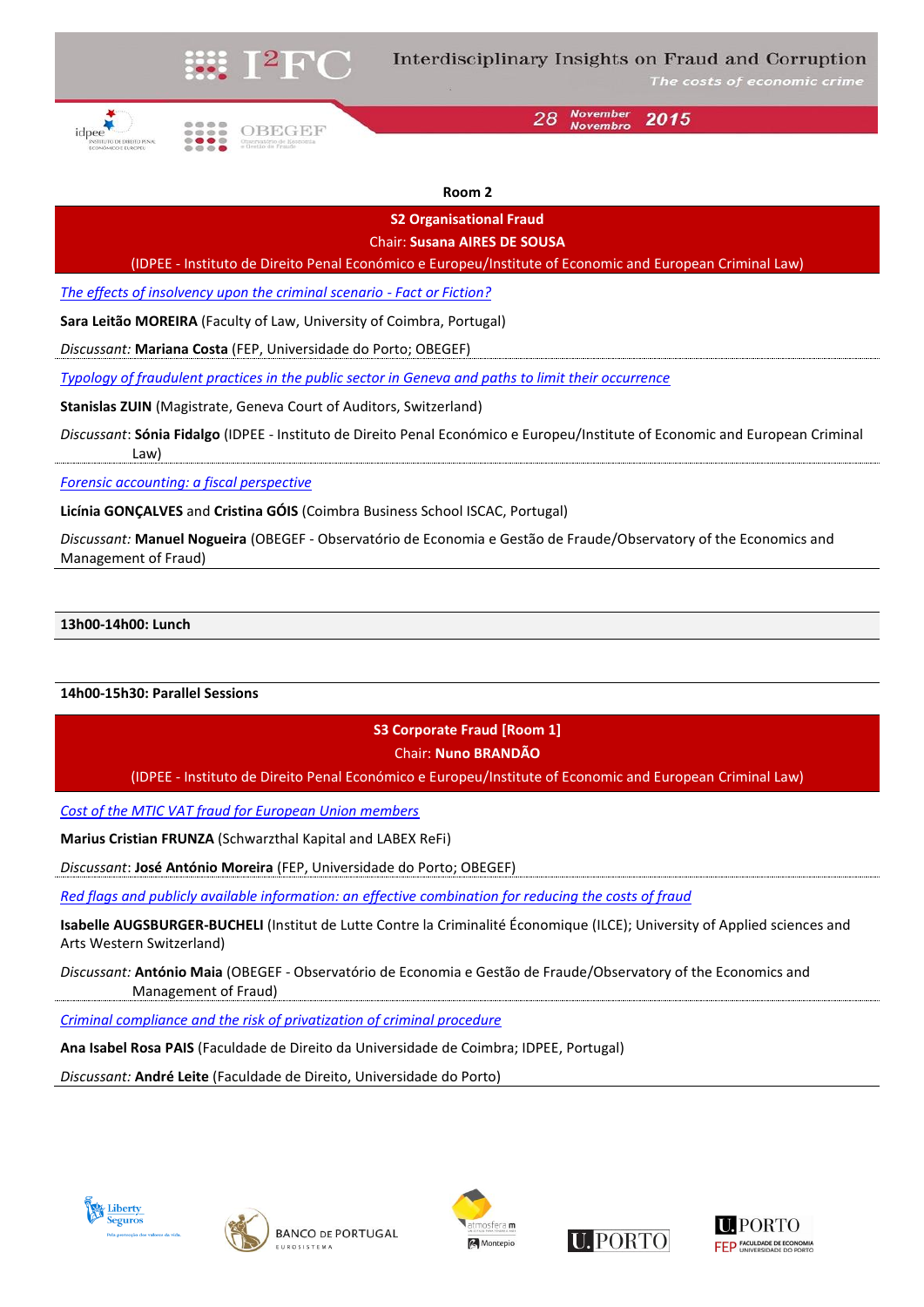

The costs of economic crime

**November** 28 2015 **Novembro** 

OBEGEF

## **S4 Economic Crime and Social Issues [Room 2]** Chair: **Orlando MASCARENHAS**

(OBEGEF - Observatório de Economia e Gestão de Fraude/Observatory of the Economics and Management of Fraud)

*Does Social [Aid reduce crime? The differences between the robberies and property crimes analyzed from a panel approach for the](I2FC2015_Freira.pdf)  [case of Argentina 2008 -](I2FC2015_Freira.pdf) 2011*

**Lucía FREIRA** (Universidad Torcuato Di Tella, Argentina**)**

*Discussant:* **Manuel Castelo Branco** (FEP, Universidade do Porto; OBEGEF)

*[Non-Observed Economy and Income Inequality: Is there a Causality Nexus?](I2FC2015_Moreira%20et%20al.pdf)*

**Suzana MOREIRA; Ana Paula RIBEIRO; Sandra SILVA** (Faculdade de Economia, Universidade do Porto, Portugal)

*Discussant:* **Pedro Cunha Neves** (ISCAP; CEF.UP; OBEGEF - Observatório de Economia e Gestão de Fraude/Observatory of the Economics and Management of Fraud)

*[The hidden cost of potentate fraudulent behavior](I2FC2015_Krauer_Diaby.pdf)*

**Mariame KRAUER-DIABY** (Institut de Lutte Contre la Criminalité Économique (ILCE); University of Applied sciences and Arts Western Switzerland)

*Discussant:* **Edgar Pimenta** (OBEGEF - Observatório de Economia e Gestão de Fraude/Observatory of the Economics and Management of Fraud)

*[Consumer insurance fraud: Contributions to explanation and research](I2FC2015_Ribeiro%20et%20al.pdf)*

**Raquel RIBEIRO** (Faculdade de Psicologia e de Ciências da Educação da Universidade do Porto; Centro de Psicologia da Universidade do Porto)**; Bruno SILVA** (Faculdade de Psicologia e de Ciências da Educação da Universidade do Porto; Centro de Psicologia da Universidade do Porto)**; Carlos PIMENTA** (Faculdade de Economia da Universidade do Porto; OBEGEF - Observatório de Economia e Gestão de Fraude)**; Gabrielle POESCHL** (Faculdade de Psicologia e de Ciências da Educação da Universidade do Porto; Centro de Psicologia da Universidade do Porto)

*Discussant:* **Alda Correia** (OBEGEF - Observatório de Economia e Gestão de Fraude/Observatory of the Economics and Management of Fraud)

**15h30-17h00: Parallel Sessions**

**S5 Costs of Corruption [Room 1]**

Chair: **Paulo VASCONCELOS**

(OBEGEF - Observatório de Economia e Gestão de Fraude/Observatory of the Economics and Management of Fraud)

*[Moral and social costs of corruption -](I2FC2015_Maia.pdf) a brief theoretical framework*

**António MAIA** (CIMJ - Centro de Investigação Media e Jornalismo, Portugal; OBEGEF)

*Discussant:* **António Neto** (FEP, Universidade do Porto)

*[Corruption, Transparency and Culture: Controlling corruption business](I2FC2015_Findlay.pdf)*

**Mark FINDLAY** (Law School, University of Sydney, Australia)

*Discussant:* **Susana Aires de Sousa** (IDPEE - Instituto de Direito Penal Económico e Europeu/Institute of Economic and European Criminal Law)

*[Market reactions to transparency international reports](I2FC2015_Blanc%20et%20al.pdf) on corporate anti-corruption disclosure*

**Renata BLANC** (University of Porto – Faculty of Economics); Dennis PATTEN (University of Illinois, USA); **Manuel CASTELO BRANCO** (University of Porto – Faculty of Economics)

*Discussant:* **José António Moreira** (FEP, Universidade do Porto; OBEGEF)